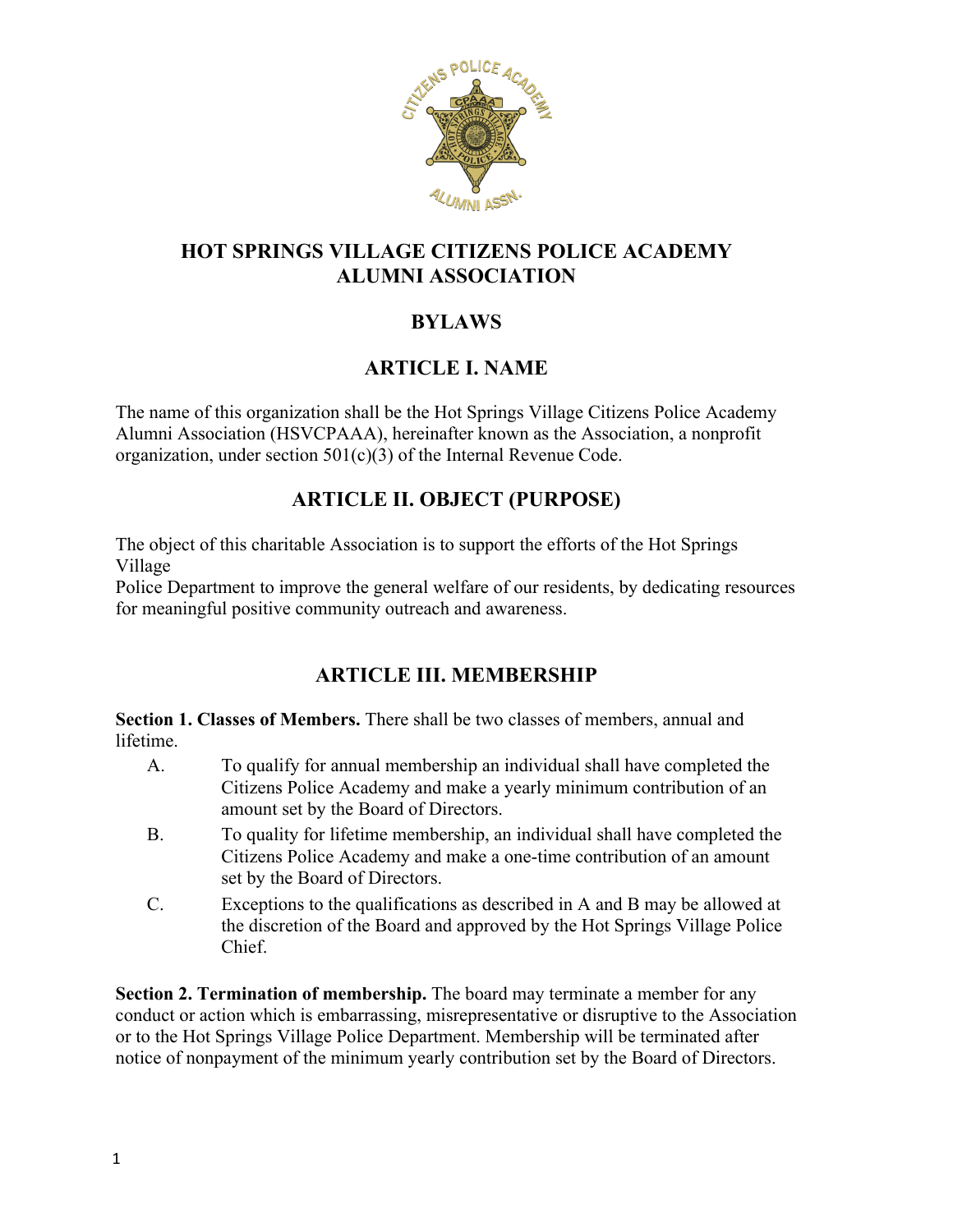

**Section 3. Limitations on use of membership lists.** Unless consent is given by the Board of Directors, the Association membership list is to be utilized by board members or committee chairs only and restricted for use related to Association interests.

### **ARTICLE IV. GENERAL MEMBERSHIP MEETINGS**

**Section 1. Regular meetings.** Regular meetings shall be held no less than four (4) times per year at a time and place determined by the Board of Directors.

**Section 2. Annual meeting.** One regular meeting will also be designated the annual meeting and shall be for the purpose of electing officers and for the transaction of any other business which may come before the meeting.

**Section 3. Special meetings.** Special meetings may be called by the President at any time or may be called on written request of five (5) voting members. Notification of time, place and business which may properly come before these meetings must be sent to the membership at least five (5) days before the date of these meetings.

**Section 4. Meeting notice.** Notice of regular and special meetings may be by electronic means unless otherwise requested by the member.

**Section 5. Quorum.** A simple majority of the Board of Directors and ten (10) regular members in good standing shall constitute a quorum.

# **ARTICLE V. BOARD OF DIRECTORS**

**Section 1. Size.** The size of the Board of Directors shall be determined by the Board, but shall not be less than five (5) members nor exceed nine (9) members.

**Section 2. Composition.** The President, President-elect, Secretary, Treasurer, Past President and one to four at-large directors shall compose the Board of Directors. One of the at-large directors will hold the position of membership chairperson.

**Section 3. Eligibility.** To be eligible to serve on the Board of Directors, a candidate shall be a member in good standing.

**Section 4. Election and term of office.** The officers of the Association shall be elected at the annual membership meeting.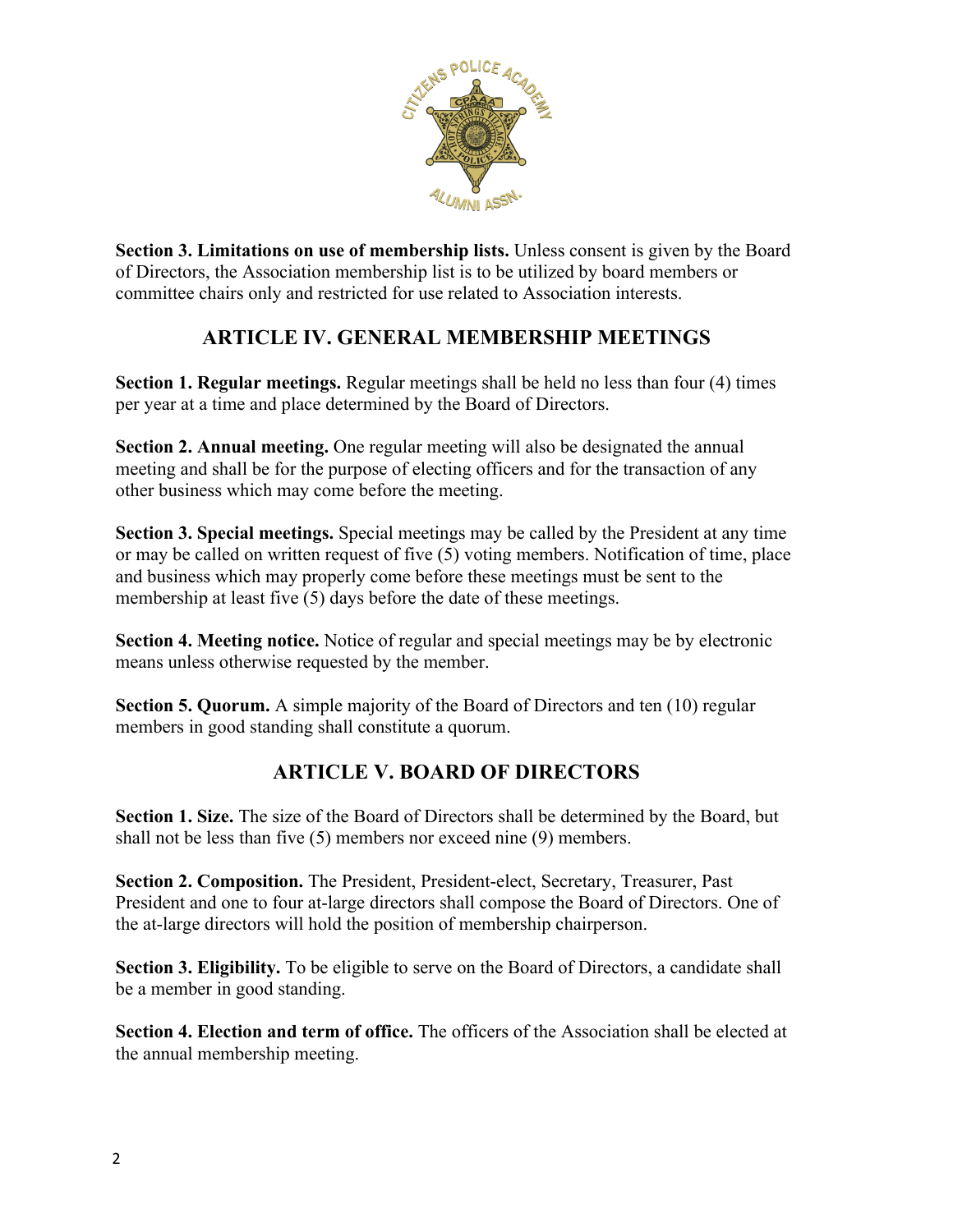

- A. The President and President-elect shall serve for a term of one (1) year or until their successors are elected and have assumed office.
- B. All other directors shall serve a term of two years or until their successors are elected and have assumed office. The Secretary shall be elected in oddnumbered years; the Treasurer shall be elected in even-numbered years. Atlarge positions 1 and 3 shall be elected in odd-numbered years, and at-large positions 2 and 4 in even-numbered years.
- C. Officers and directors shall assume office at the close of the annual meeting.
- D. Any part of a term in excess of six (6) months shall be considered a full term. No Board member may serve in the same position for more than two consecutive terms unless approved by the board.
- E. No individual shall hold more than one elected office at a time.
- F. Proxy voting is not permitted.

**Section 6. Vacancy in office.** In the case of a vacancy in the office of President, the President-elect shall become President. A vacancy in the office of President-elect shall be filled by a special election of the membership. In the case of a vacancy of another Board position, the remaining Board may elect by majority vote a successor, even if less than a quorum, to complete the unexpired term of office.

**Section 7. Regular meetings.** Regular meetings of the Board of Directors shall be held monthly, at a time to be determined by the Board.

**Section 8. Special meetings.** Special meetings may be called at any time by the President or by any two (2) directors. Notification of time, place and business which may properly come before these meetings must be sent to Board members at least three (3) days before the date of these meetings.

**Section 9. Quorum.** A simple majority of the Board shall constitute a quorum.

#### **ARTICLE VI. OFFICERS, DIRECTORS, AND DUTIES**

**Section 1. Duties of officers.** Each officer shall perform the duties as set forth in these Bylaws, the Policy Manual and in the adopted parliamentary authority.

 A. The President shall preside at all meetings of the Association and the Board of Directors; may appoint all committee chairpersons with the approval of the Board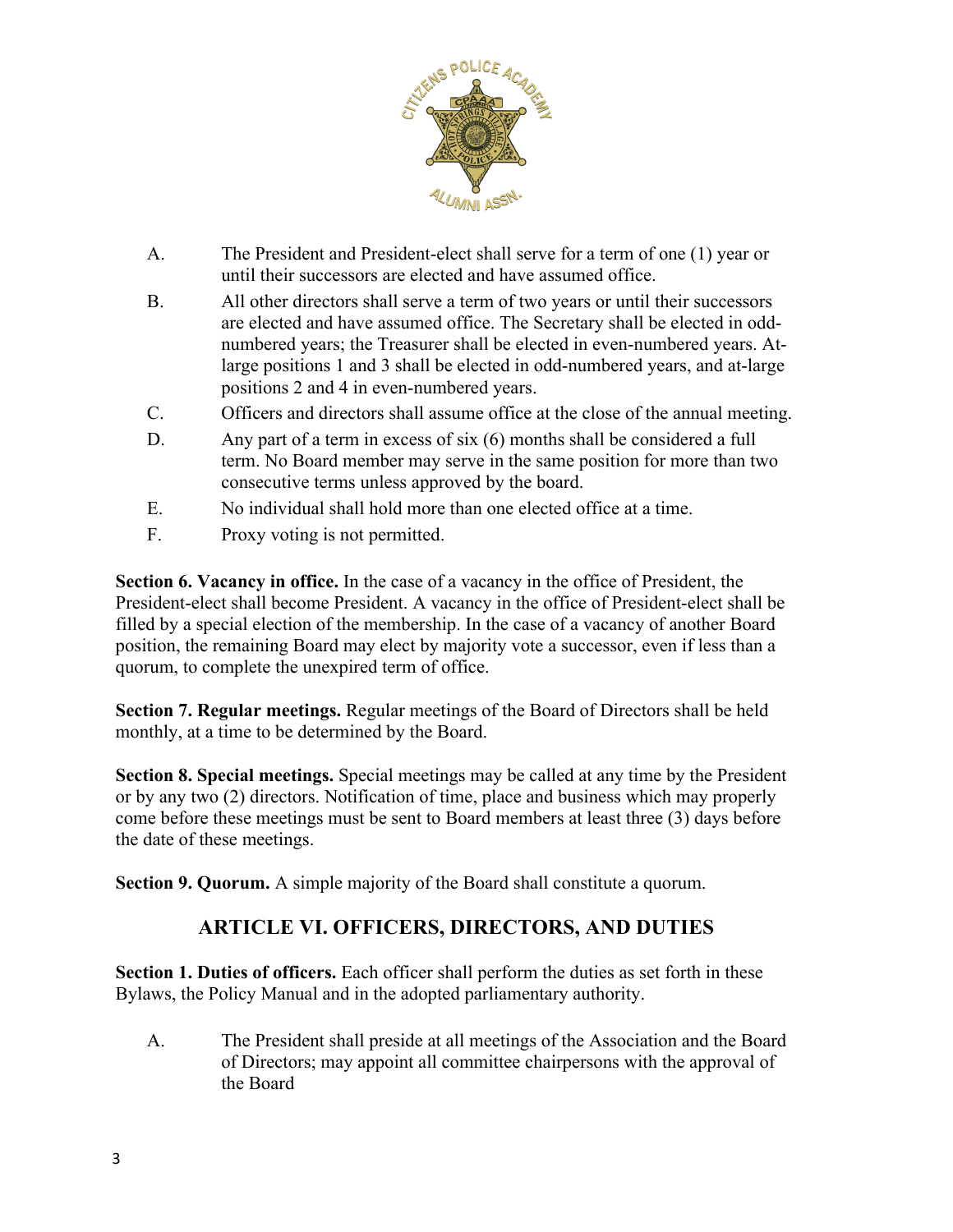

of Directors at its first meeting following the annual meeting and all committees not provided herein; be general executive officer; be authorized to sign checks; conduct correspondence; give all notices required of meetings; and be ex-officio member of all committees except the nominating committee.

- B. The President-elect shall serve as President the year following the term of office as President-elect. The President-elect shall serve as chairperson of the nominating committee; shall assist the President in the general administration of the Association; shall keep current the Policy Manual; and in the absence of the President shall preside at Board and membership meetings.
- C. The Secretary shall keep a permanent record of all proceedings of the meetings of the membership and Board of Directors; be responsible for custody of the corporate books, records and files; and perform such other duties as may be required by the President or the Board of Directors.
- D. The Treasurer shall perform all duties incident to the office, including the preparation of a budget to be presented for approval of the Board at the first Board meeting following the start of the fiscal year; keep a record of all such financial accounts and shall provide a report to the Board quarterly or when requested; maintain an official list of members; perform such other duties as may be required by the President or the Board of Directors.

**Section 2. Duties of the Directors.** The board of Directors shall have the powers and duties necessary or appropriate for the administration of the affairs of the Association. All powers of the Association, except those specified, granted or reserved to the members by law, the Articles of Incorporation, or these Bylaws, shall be vested in the Directors.

### **ARTICLE VII. NOMINATIONS AND ELECTIONS**

**Section 1. Nominating committee.** The nominating committee shall be composed of five (5) members: the President-elect as chairperson, the immediate Past President, and three (3) members selected from the general membership.

**Section 2. The slate.** The nominating committee shall nominate at least one (1) candidate for each eligible Board position. The slate shall be sent to the membership no later than one month prior to the election.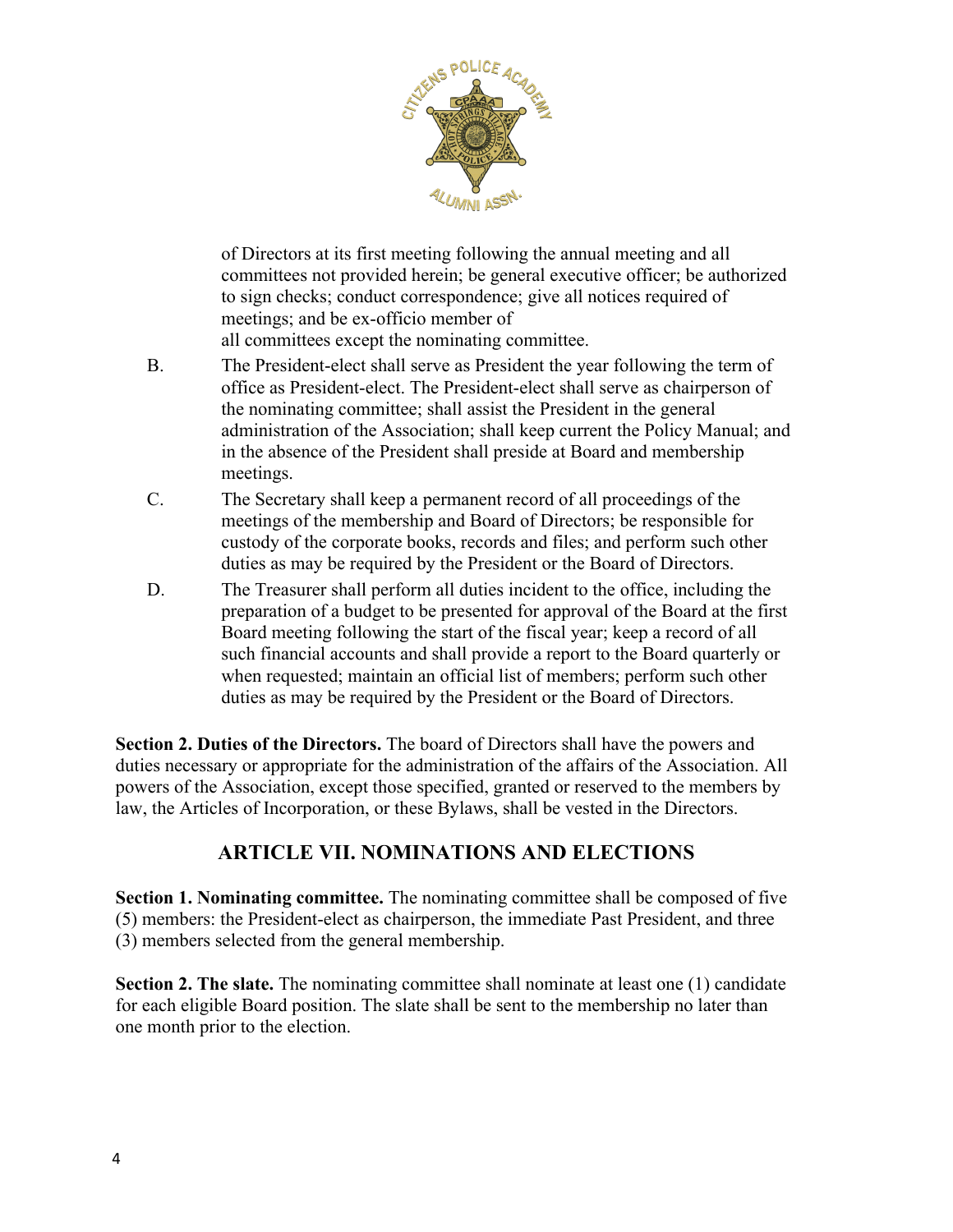

**Section 3. Election.** Elections shall be by ballot at the annual meeting, unless there is but one (1) nominee for each office; then election may be by voice. A simple majority vote elects.

#### **ARTICLE VIII. INDEMNIFICATION, NONLIABILITY AND COMPENSATION OF BOARD OF DIRECTORS**

**Section 1. Nonliability.** To the fullest extent permitted by current Arkansas nonprofit laws, no member of the Board of Directors shall incur any personal liability for any act or omission, including breach of fiduciary duty, made or committed while serving as a member of the Board.

**Section 2. Indemnification.** To the fullest extent permitted by current Arkansas nonprofit laws, the Association shall indemnify its Officers and Directors against any liability incurred in any proceeding brought against them by reason of their acts, services or status for or on behalf of the Association. Such indemnification shall include all legal fees, costs and expenses reasonably incurred in defense of such a proceeding, but only if the Association is first afforded the opportunity and declines to provide such a defense at its expense.

**Section 3. Compensation.** The members of the Board of Directors shall not receive any remuneration for their services as Board members.

### **ARTICLE IX. COMMITTEES**

The Board shall have the power to appoint such additional committees and their chairs as may be required to fulfill the goals of the Association, except as otherwise provided by these Bylaws. Committee members will be expected to serve a minimum one-year term.

# **ARTICLE X. FINANCE**

**Section 1. Fiscal year.** The fiscal year of the Association shall be from September 1 to August 31.

**Section 2. Budget.** An annual budget of estimated income and expenditures as prepared by the Treasurer should be approved by the Board of Directors at the first Board meeting following the start of the fiscal year. No expenses shall be incurred in excess of total budgeted amount without approval of the Board of Directors.